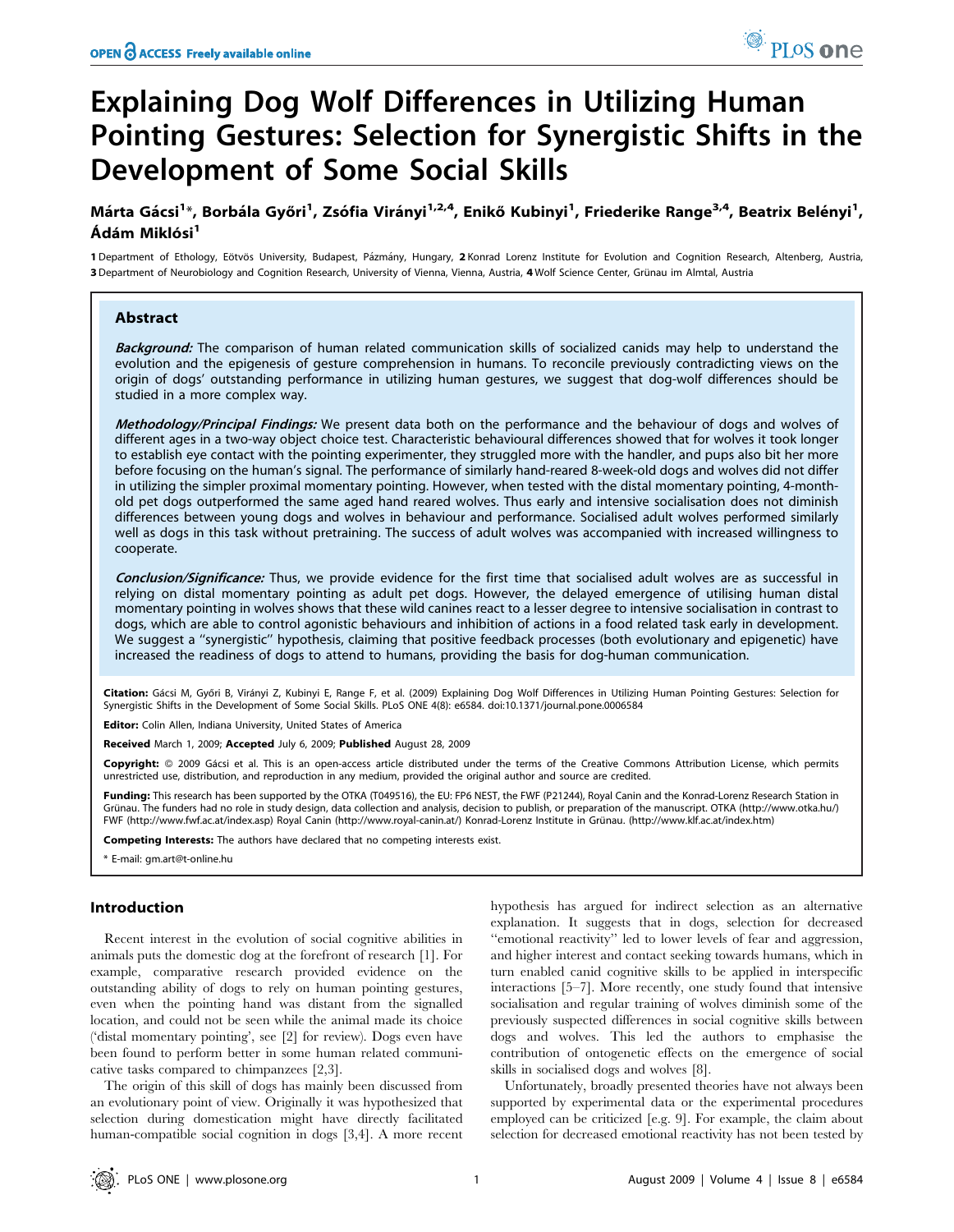behavioural observations in socialized wolves and dogs, nor has fearful or aggressive resistance to interaction with humans been shown to correlate at the individual level with the actual performance in communicative tasks [5]. Similarly, there is little data on the social cognitive abilities of adult wolves, which would be necessary to investigate the effect of individual experiences [3,4,10]. Unfortunately, results of the two studies on adult wolves available so far [3,8] cannot be used for comparisons with earlier developmental data [11,12], because simpler versions of the pointing gesture were used. The study of Udell et al. [8] tested adult wolves with distal pointing; however, in contrast to the definition for momentary pointing [see 13] the pointing gesture was still visible when the subjects made their choice. Moreover, Udell et al. applied a special training technique involving a secondary reinforcer (clickertraining), which probably affected the performance.

Reviewing all these non-exclusive hypotheses we offer a ''synergistic'' hypothesis that may help in disentangling the main factors, which contribute to the differential communicative performance toward humans in dogs and wolves. Beyond the actual cognitive ability for relying on human directional signals these factors seem to have two main origins.

Anthropogenic selective environment affected probably the mode of action in dogs by changing emotionality and reactivity to stimulation [for reviews see 6, 14] in comparison to their ancestors. As a consequence dogs are generally predisposed to develop better skills for action inhibition that in a social context results in higher willingness for cooperation with humans.

Independently, selection has affected behavior systems dealing with the recognition of social partners and the minimally required amount of socialization. Thus it is expected that dogs exhibit epigenetically enhanced sensitivity for salient human communicative cues. This is supported by differential attachment to humans in similarly socialized dogs and wolves [15], and social environmentdependent variability in sensitivity to human communicative cues in wolves [8,3,12]. We suggest that positive feedback between evolutionary (selective) and ontogenetic processes contributed to the increased readiness of dogs to look at the human face providing the basis for complex forms of dog-human communication [11,16].

Here we present new data which may enhance the plausibility of the synergistic hypothesis. We have tested socialized wolves and pet dogs at three different ages in a two-way object choice task in order to reveal what kind of species-specific differences emerge and how they change over development. For this purpose, in addition to the animals' success in relying on human pointing, we also recorded behavioural indicators of reactivity and emotionality (willingness to cooperate with the humans; aggression, struggling against being restrained) and attention paid to the human. By analysing these behaviours, we investigated whether success in using human pointing changes during development in parallel with the willingness to be controlled and cued by humans, and whether there is a correlation between these factors at the individual level.

## Methods

No special permission for use of animals (wolves) in such sociocognitive studies is required in Hungary or in Austria. The relevant committees that allow to run research without special permissions regarding animals are: University Institutional Animal Care and Use Committee (Hungary) and Tierversuchskommission am Bundesministerium für Wissenschaft und Forschung (Austria).

#### **Subjects**

All wolves that participated in this study were hand-raised by humans after being separated from their mothers in the first 10 days after birth. They were bottle-fed and later hand-fed by humans, and spent at least the first 3–4 months of their life in close human contact in the house of the hand-raiser handler, and regularly met strangers. They showed no fear of the testing apparatus or the experimenter.

In Study 1 we tested 8-week-old hand-raised dogs  $(N = 8, 5)$ males and 3 females, from three litters, mongrels) and hand-raised gray wolves  $(N = 13, 7$  males and 6 females, from six litters).

In Study 2 we tested 4-month-old pet dogs ( $N = 7$ , 4 males and 3 females, mean age = 3.78 months, different breeds) and handraised gray wolves ( $N = 7$ , 5 males and 2 females, mean age = 3.71 months, from three litters). The wolves lived in two different wolf parks; four at Horatius Wolf Park, Gödöllő, Hungary (these had already been tested once in Study 1), and three at Wolf Science Center, Grünau, Austria.

In Study 3 we tested adult pet dogs ( $N = 8$ , 5 males and 3 females, mean age 3.25 years, different breeds) and hand-raised gray wolves  $(N = 8, 4$  males and 4 females, mean age: 4.5 years, from three litters, kept in Horatius Wolf Park, Gödöllő). After the age of 3–4 months they lived in packs in large enclosures, and sometimes participated in public shows and/or film shootings.

In order to balance the animals' hunger state in the compared groups, we applied some restrictions in the feeding regime of the subjects. All tests in Study 1 and 2 were carried out in the morning. The 8-week-old puppies were last fed 1.5 hours prior to the test and the 4-month-old subjects were last fed during the previous evening. Adult subjects were tested in different times of the day. Adult dogs had their last meal on the day before the test, and adult wolves were tested about 1–1.5 days after the last feeding (since they ate large quantities on one occasion).

## Experimental arrangement

In Study 1 and 2 both the wolves and the dogs were tested in a room. In Study 3 adult dogs were tested in a room and wolves (except one) were tested in a familiar, quiet open-air place. Two plastic bowls were used for hiding the bait. As bait we used small pieces of cold cut for the dogs and raw meat for the wolves. Both bowls were extensively scented with the food before each experiment. The two bowls were placed 1.3 m apart in Study 1 and 1.5 m in Study 2 and 3. The experimenter (E) stood 20– 30 cm behind the bowls on the middle line between the pots. (In Study 1 E was kneeling during the pointing because of the smaller height of the subjects.) The subject and the owner/handler stood facing the experimenter at a distance of 2.5 m.

#### Procedure

The procedure was basically the same as described in Virányi et al. [12]. The subjects were held on a leash by their owner/handler and released after the pointing gesture was presented by a trained E. The tests were video recorded and analysed later.

We carried out four warm up trials to assess motivation and let the subjects learn that they can find food in the bowls. In these trials, the experimenter showed a piece of food to the subject and dropped it into one of the bowls. The owner released the subject, and it was allowed to eat the food if it chose correctly. This procedure was repeated twice for each bowl prior to the test session, and once on each side before control trials in the adult wolves. If the subject went to the wrong bowl in a warm up trial, the trial was repeated once. Subjects that did not choose a bowl more than twice and/or did not eat the food during the warm up trials were not tested.

In the test trials the subject could not see the hiding since the experimenter held the bowls in front of her chest and turned away from the subject while putting the bait into one of the bowls. After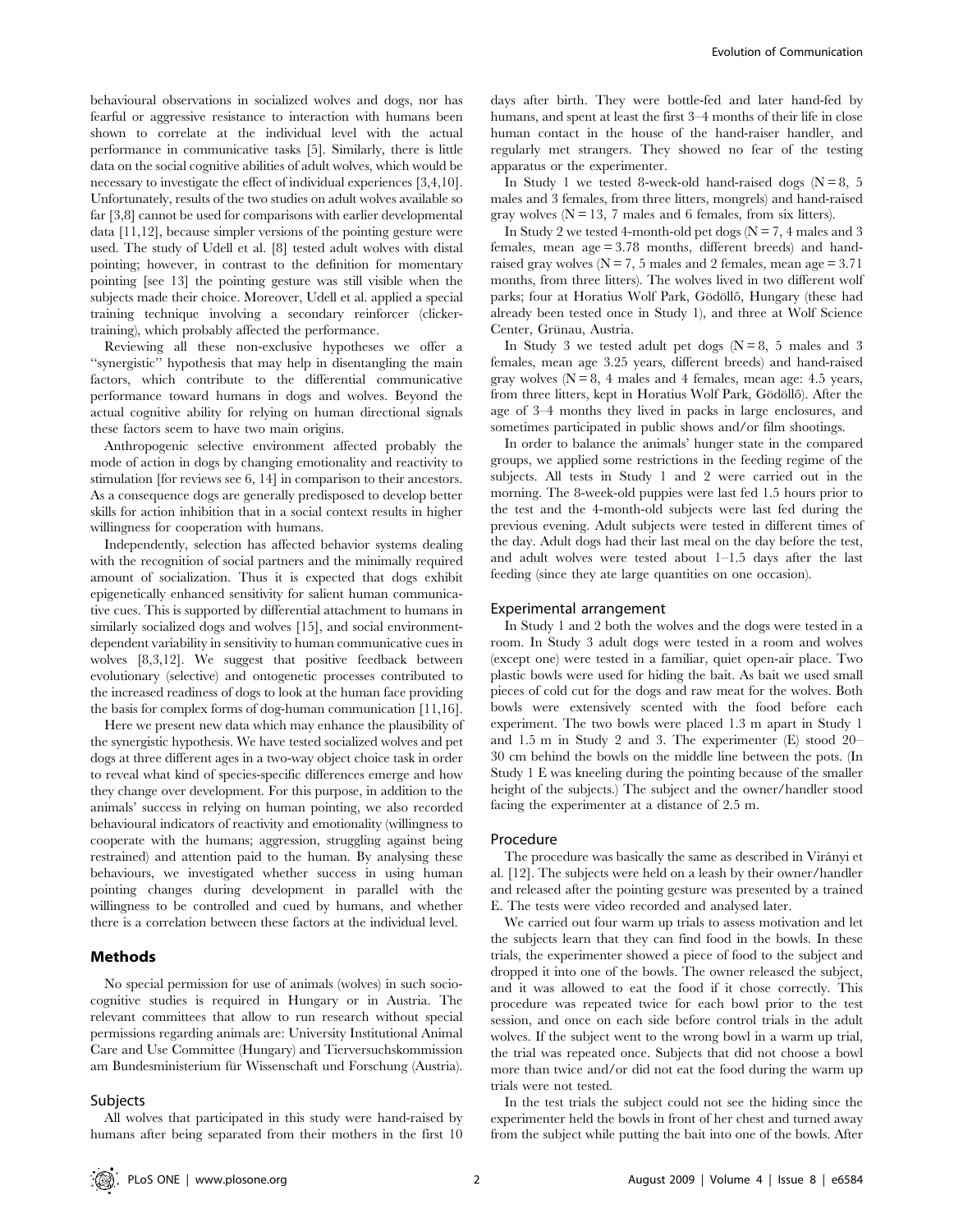placing the bowls on the floor she stood with hands bent in front of her chest and tried to establish eye contact with the subject. If needed, she called the subject by its name or clapped with her hands. As soon as eye contact was established, the experimenter enacted the pointing gesture and kept looking at the subject till it made its choice. If the subject did not choose after releasing (it did not leave the start point or went to the E), eye-contact was reestablished and the gesture was repeated. The order of the baiting was counterbalanced and randomized with the restrictions that one side could be rewarded only twice in a row and not on the very first two trials.

Our previous experiences with wolf pups showed that at the age of 8 weeks the pups' restricted visual field and visual motor coordination prevented them from processing the distal version of the gesture. Thus, in Study 1, we presented the 8-week-old subjects with 10 proximal momentary pointing trials, which is a simpler form of the task, enacted by a kneeling E. The main goal of Study 1 was to reveal the behavioural differences in the two species when the subjects had to collaborate with a human in a communicative situation at a very early age. (Actually, we have data on a larger dog sample in an independent study that dogs already at the age of 2 months are able to pass the distal momentary pointing test at the group level [17].

From the age of 4 months on, the critical distal momentary pointing gesture was used. To ensure optimal conditions, 4-monthold subjects received 14 trials, while adult individuals were presented with 20 trials.

In the *proximal momentary* trials (Study 1), E enacted a short  $(1 \text{ s})$ definite pointing with an extended index finger toward the baited bowl. The distance between the tip of the pointing finger and the bowl was about 30 cm. Only after the experimenter's hand returned to the starting position at her chest, was the subject released and allowed to make a choice. The distal momentary pointing (Study 2 and 3) was the same short signal with the only difference, that the distance between the pointing finger and the baited bowl was more than 50 cm (Video S1). After a correct choice, the subject was allowed to eat the food, after an incorrect choice the baited bowl was lifted and the subject was not rewarded.

In Study 3, six control trials were carried out for 6 wolves in a separate session after the test. Although in case of dogs and young wolves, earlier studies provided evidence that olfactory cues did not affect the performance [18,12], we wanted to exclude this possibility also in the case of adult wolves. These trials were conducted in the same way as the test trials but after E attracted the attention of the animal, she stood still and held her hands at her chest for one second while looking at the subject. Then the subject was allowed to make a choice.

#### Variables and data analysis

One-sample t-tests were applied to compare the success against chance performance. The success of the groups of same aged dogs and wolves were compared by independent t-tests. (In order to compare the success of the different groups, we present the percentage of the correct choices on the figures.)

Three behaviour variables were coded: The latency of eye-contact with the E was measured as the time elapsed from the E's first attention getting action until the subject established eye contact with E and watched her pointing gesture. The *duration of struggling* included behaviours showing the subject's resistance to be controlled by the owner and wait for the human signal as well as its attempts to get free; in case of puppies this included lifting forelegs from the ground and/or turning the head back and forth, and in 4-month-olds and adults, pulling the leash or jumping. The occurrence of biting the hand of the handler was separately coded (Video S2). Latency, struggling and biting data were analysed

using Mann-Whitney tests, since the data had different distributions and variances in the two groups. The behavioural data of one adult wolf could not be analysed due to problems with the video tape. The behaviour of the three age-groups was compared with Kruskal-Wallis test. Though four wolves participated both in study 1 and 2, their data were included in the analyses, because minimal effect of learning during one short session (10 trials) could be assumed [see 12], the experimenters and the test locations were different, and there was a long interval between the tests (2 months). The associations among the variables were analysed by Spearman rank correlations.

## Results

## Study 1 – Proximal momentary pointing at the age of 8 weeks

In the first session, we could complete the 10 proximal momentary trials only with 6 of the 13 wolf pups. Six pups were excluded during the warm up session, because we either could not place or hold them on the starting point or they did not choose the pot where the E had dropped the bait. From the 9 dog puppies only one was excluded during the warm up session, because it did not eat the bait. Moreover, one wolf and one dog stopped choosing after a few trials in the test session. We tried to test the excluded subjects once again a week later. We still could not perform the test with 4 wolves and the dog, thus finally the results of 9 wolf pups and 7 dog puppies were analysed.

The wolf pup group performed at 66% (0.53 SE), which was above chance level  $(t_{(8)} = 3.12, p = 0.017)$ , while the dog puppy group had 61.4% (0.51 SE) success  $(t_{(6)} = 2.2498, p = 0.066)$ . For the pups that could be tested there was no difference in the success of the two groups  $(t_{(14)} = 0.608, p = 0.553)$ , however, this conclusion is mitigated by the fact that over half of the wolf pups had to be excluded from this test.

## Study 2 – Distal momentary pointing at the age of 4 months

In the distal momentary trials, 4-month-old wolves performed at chance level  $(t_{(6)} = -0.135, p = 0.897)$ . The performance of the dogs, however, was better than chance  $(t_{(6)} = 2.65, p = 0.038)$ . There was a significant difference between the results of the two groups  $(t_{(12)} = 2.19, p = 0.049)$  (Fig. 1).

#### Study 3 – Distal momentary pointing in adulthood

The performance of both the adult dogs and wolves was better than chance (dogs:  $t_{(7)}2.887$ ,  $p = 0.023$  and wolves:  $t_{(7)} = 5$ ,  $p = 0.002$ . There was no significant difference between the success of the two groups  $(t_{(14)} = -0.081, p = 0.936)$ . In the control trials the success of wolves did not differ from random choice  $(t_{(5)} = -0.663, p = 0.537)$  (Fig. 1).

#### Behavioural analyses

We found significant differences between the wolf and dog groups in all coded behaviour variables at all three ages. Wolves needed more time than dogs to establish eye-contact with the pointing human (Study 1:  $Z = -2.064$ ,  $p = 0.039$ ; Study 2:  $Z = -2.503$ , p = 0.012; Study 3:  $Z = -2.546$ , p = 0.011). Wolves also struggled more with the handler than the dogs (Study 1:  $Z = -2.966$ , p = 0.003; Study 2:  $Z = -2.035$ , p = 0.042; Study 3:  $Z = -2.747$ , p = 0.006). In Study 1 wolf pups bit the handler more often than dog puppies  $(Z = -2.607, p = 0.009)$ . In case of the 4month-old and adult groups, none of the subjects tried to bite the handler (Fig. 2–3).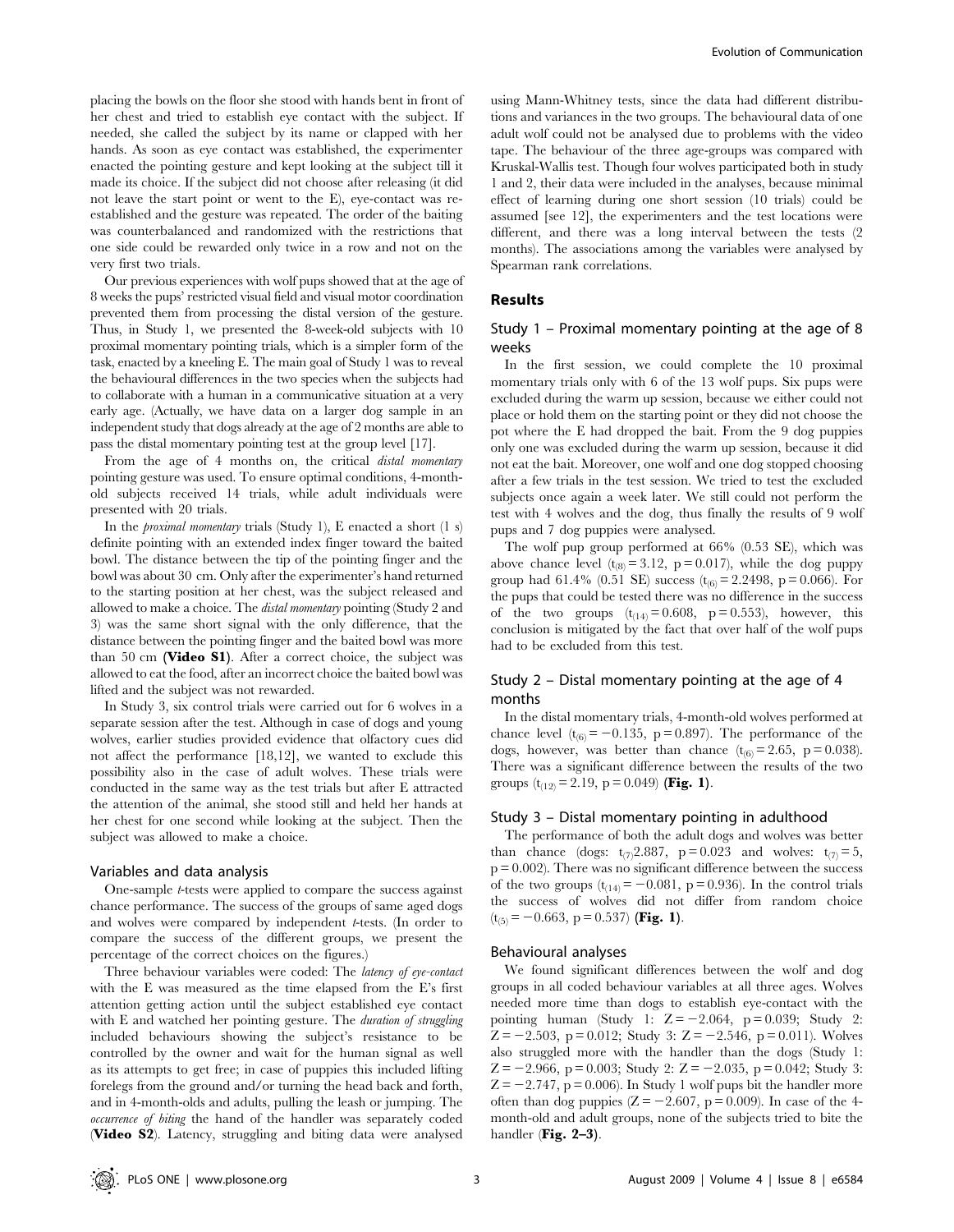

Figure 1. Study 2 and 3: The performance of young and adult wolves and dogs in distal momentary pointing trials. In all groups, success was compared to random choice (50%) with one sample t test. \*  $P<0.05$ , \*\*  $P<0.01$ . doi:10.1371/journal.pone.0006584.g001

Although the latency of eye contact and the duration of struggling was always higher in the wolf groups than in the sameaged dog groups, in wolves the duration of struggling changed with age ( $H_{(2)} = 11.154$ , p $< 0.004$ ) and latency had similar a tendency  $(H<sub>(2)</sub> = 5.63, p = 0.059)$ . The same age dependent difference was observed in the dogs (latency:  $H_{(2)} = 10.111$ , p = 0.006; struggle:  $H_{(2)} = 10.12$ , p = 0.006).

Neither the latency of eye contact nor the time of struggling was associated with success in any of the 8-week-old and 4-month-old groups, and in case of the adult dogs. However, adult wolves with lower eye-contact latency were more successful in the task  $(r_{(7)} = -0.86, p = 0.014).$ 

In none of the dog groups did the time of struggling correlate with the latency of eye contact, however, wolves that struggled



Figure 2. Study 1: The behaviour of 8-week-old, hand-reared dogs (N = 7) and wolves (N = 9) in the proximal momentary pointing test. \*  $P < 0.05$ , \*\*  $P < 0.01$ . doi:10.1371/journal.pone.0006584.g002

more had longer latency at the age of 8 weeks  $(r_{(9)}=0.698,$  $p = 0.036$ ) and 4 months ( $r_{(7)} = 0.786$ ,  $p = 0.036$ ).

## **Discussion**

In the present study, we found age-dependent differences between wolves and dogs in the success to utilize human pointing and in their willingness to cooperate with the experimenter. The latter included differences in struggling and biting when held at a fixed position and attentiveness to a human experimenter. These detailed behavioural analyses offer a novel approach in pointing tests, and help to reconcile previously contradicting views on the effects of evolutionary and developmental processes.



Figure 3. Study 2 and 3: The behaviour of 4-month-old and adult pet dogs ( $N = 7$  and  $N = 8$ ) and hand-raised wolves ( $N = 7$ and N = 7) in the distal momentary pointing test. \*  $P<0.05$ , \*\*  $P < 0.01$ .

doi:10.1371/journal.pone.0006584.g003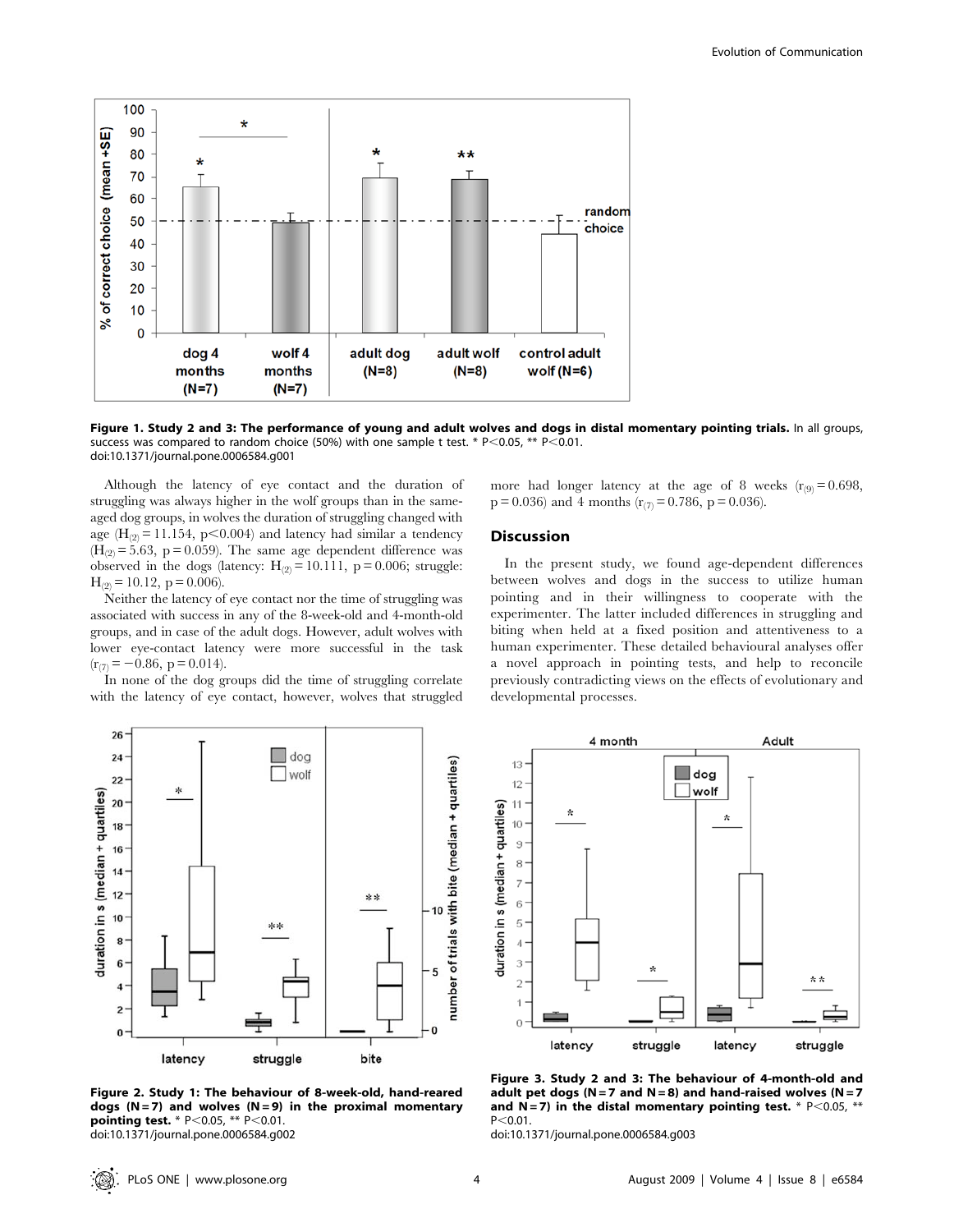At the age of 8 weeks, it was very difficult to make wolves attend to the human signal despite facing a relatively simple form of the task, namely proximal pointing. Even those wolf pups that could be tested had a higher latency for eye contact with the pointing E, struggled in the hands of the handler and bit her more often than dogs of the same age. The success of the two groups did not differ at this age. These results suggest that the tameness of the subjects and attention paid to the human experimenter do not influence the usage of this simple gesture. This is supported by the findings that socialized fox cubs are also able to utilize similar type of pointing gestures independently of having been selected for tameness or not [5].

In Study 2, using the more demanding, distal momentary pointing gesture, we found a marked difference in the performance of 4-month-old wolves and same-aged dogs. Importantly, these results confirmed previous findings that at this age only dogs are able to rely on this signal [11,12,17]. Though higher attentiveness was paralleled with increased willingness to cooperate in wolves by this age, the results show that even early and intensive socialisation of dogs and wolves in human environment is not sufficient to diminish differences in the performance in distal momentary pointing, as it has been suggested recently [8].

In Study 3, we provided evidence that socialised adult wolves are as successful in relying on distal momentary pointing as adult pet dogs. Adult wolves' success was paralleled with minimal struggling (and no biting) and high variability in the latency of eye contact at the group level. Importantly, success at the individual level in wolves correlated with the readiness to look at the pointing human. Dogs seemed to show a ceiling effect in this respect and this may explain the lack of correlation in their case.

The behavioural changes in wolves that paralleled the success in utilizing human distal pointing seem to support the hypotheses arguing for indirect selection during domestication [5,11]. It seems, however, that selection for decreased levels of fear and aggression toward humans, as proposed by the emotional reactivity hypothesis, may be insufficient in accounting for higher interest in and cooperation with humans [5]. In addition a recent study revealed that selection for two factors under genetic influence (visual cooperation and focused attention) may have led independently to increased comprehension of human communicational cues in dogs [16]. Thus, the tendency for looking at humans in a communicative situation seems to be a genetic predisposition in dogs, while it is difficult to induce this behaviour in young wolves even after intense socialization [11]. However, intensive socialization could ''mimic'' the evolutionary effect at the individual level in wolves by lowering emotionality and leading to increased performance in some human controlled communicative situations.

Observations in an operant learning context [19] suggest that, compared to wolves, dogs have a better control of the suppression of immediate drives in favour of delayed rewards and show higher attentiveness to humans already at the age of 9 weeks. These differences give dogs a head-start in utilising human gestural signals, while delaying similar performance even in hand-reared and extensively socialised wolves.

We agree with Udell et al. [8] that in adult wolves an alternative route, predominated by extensive learning experiences about humans, can lead to similar performance in some human pointing tasks. In nature, during maturation wolves learn to take into account the behaviour of their pack mates in a feeding context. In addition, for being effective in this test, wolves have to learn about humans as social partners. This does not need to be in a special context, such as observing human visual gestures, but rather a general understanding that humans can provide useful information.

However, due to their less specific species recognition system and unique attachment behaviour, dogs are at an advantage to

include humans in their social environment, and even intensively socialized wolves do not regard their caretakers as attachment figures [15]. This indicates that despite similar amount of early social interaction the role of humans as social partners is different in wolves and dogs. This is supported by results of Study 3, in which adult wolves still struggled significantly more and had longer eye-contact latency than dogs, though this difference was already relatively small at this age. This indicates that both learning processes described above have taken place during the first 3 years, and individuals who modulate their agonistic behaviour and cooperate with humans as social partners, performed indistinguishable from dogs in this task.

Note, that although in the present study we did not find differences in the success of socialized adult dogs and wolves, it does not necessarily follow that the ability of socialized wolves and dogs is the same with respect to other instances of communication with humans. Adult dogs are able to rely on even more demanding pointing types, which require the ability to generalize among contexts (cross body and asymmetric pointing: [2,20]), or lack any discriminative component [21]. It may well be the case that wolves should reach a threshold in the latency/duration of attention, and then they can solve a given task. There could be different thresholds for different types of tasks. Dogs could be at an advantage in more complex tasks in social contexts, and further studies applying more subtle tests should be necessary to reveal such potential effects.

In sum, in dogs the necessary social skills for utilizing human pointing signals or the preparedness for their rapid development have been selected for in the domestication process. For wolves, a compensating developmental route might enable the establishment of the behavioural basis of successful communication and cooperation with humans in some tasks. Wolves, however, react to a lesser degree to socialisation in contrast to dogs, which are able to display control of agonistic behaviours and inhibition of actions in a food related task early in development. The synergistic hypothesis suggests that the dog-wolf difference in the sensitivity for human gestural cues emerges both at the evolutionary and developmental level. Further studies are needed to investigate whether this can be interpreted in the phenotype as a developmental change in the timing (heterochrony) of some social skills in dogs.

#### Supporting Information

Video S1 Behaviour Variables. The video illustrates the behaviour variables (latency of eye-contact, struggling, biting) and the behaviour of 8-week-old wolves in the proximal momentary pointing trials in Study 1.

Found at: doi:10.1371/journal.pone.0006584.s001 (9.04 MB AVI)

Video S2 Distal Momentary Pointing. The video illustrates the procedure of the distal momentary pointing and the behaviour of adult wolves in Study 3.

Found at: doi:10.1371/journal.pone.0006584.s002 (9.92 MB AVI)

## Acknowledgments

The authors thank the hand raising caregivers for their devotion and assistance during the project. We are grateful to the owners of Horatius Wolf Park, Zoltán Horkai and Dóra Újvári who gave great assistance in the wolf tests as well as the Cumberland Game Park for hosting the wolves in Grünau. We are very grateful to two unknown reviewers for their inspiring suggestions and comments on a previous version.

## Author Contributions

Conceived and designed the experiments: MG M. Performed the experiments: MG BG ZV EK FR BB. Analyzed the data: MG BG. Wrote the paper: MG ZV EK FR M.